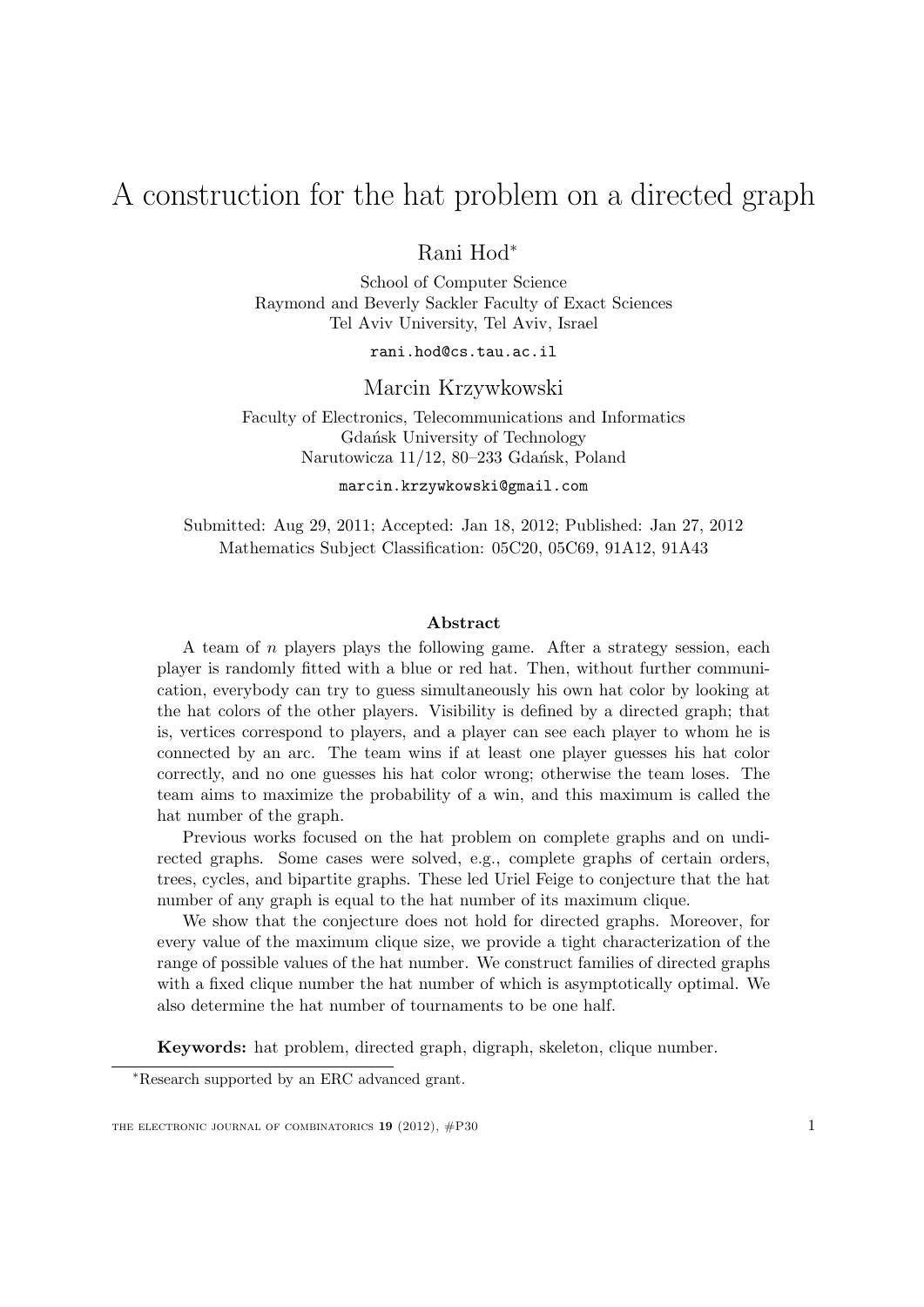### 1 Introduction

In the hat problem, a team of  $n$  players enters a room and a blue or red hat is randomly and independently placed on the head of each player. Each player can see the hats of all of the other players but not his own. No communication of any sort is allowed, except for an initial strategy session before the game begins. Once they have had a chance to look at the other hats, each player must simultaneously guess the color of his own hat or pass. The team wins if at least one player guesses his hat color correctly and no one guesses his hat color wrong; otherwise the team loses. The aim is to maximize the probability of a win.

The hat problem with seven players, called the "seven prisoners puzzle", was formulated by Todd Ebert in his Ph.D. Thesis [6]. It is often posed as a puzzle (e.g., in the Berkeley Riddles [2]) and was also the subject of articles in popular media [3, 20, 21].

The hat problem with  $q \ge 2$  possible colors was investigated in [19]. Noga Alon [1] proved that the q-ary hat number of the complete graph tends to one as the graph grows.

Many other variations of the problem exist (for a comprehensive list, see [15]), among them a random but non-uniform hat color distribution [10], an adversarial allocation of hat from a pool known by the players [9], a variation in which passing is not allowed [4], a variation in which players do not have to guess their hat colors simultaneously [11], and many more.

The hat problem can be considered on a graph, where vertices correspond to players, and a player can see each player to whom he is connected by an edge. We seek to determine the hat number of the graph, that is, the maximum chance of success for the hat problem on it. This variation of the hat problem was first considered in [12], and further studied for example in [8, 13, 14, 16–18].

Note that the hat problem on the complete graph is equivalent to the original hat problem. This case was solved for  $2^k - 1$  players in [7] and for  $2^k$  players in [5]. In [19] it was shown that a strategy for  $n$  players in the complete graph is equivalent to a covering code of radius 1 in the Hamming cube.

The hat problem was solved for trees [12], cycles [8, 13, 14, 18], bipartite graphs [8], perfect graphs [8], and planar graphs containing a triangle [8]. Feige [8] conjectured that for any graph the hat number is equal to the hat number of its maximum clique. He proved this for graphs with clique number  $2<sup>k</sup> - 1$ . Thus triangle-free graphs are the simplest remaining open case.

We consider the hat problem on directed graphs. Under an appropriate definition of the clique number for directed graphs, we provide a tight characterization of the range of possible values of the hat number, for every size of the maximum clique. We construct families of directed graphs with a fixed clique number the hat number of which is asymptotically optimal. We also determine the hat number of tournaments to be one half.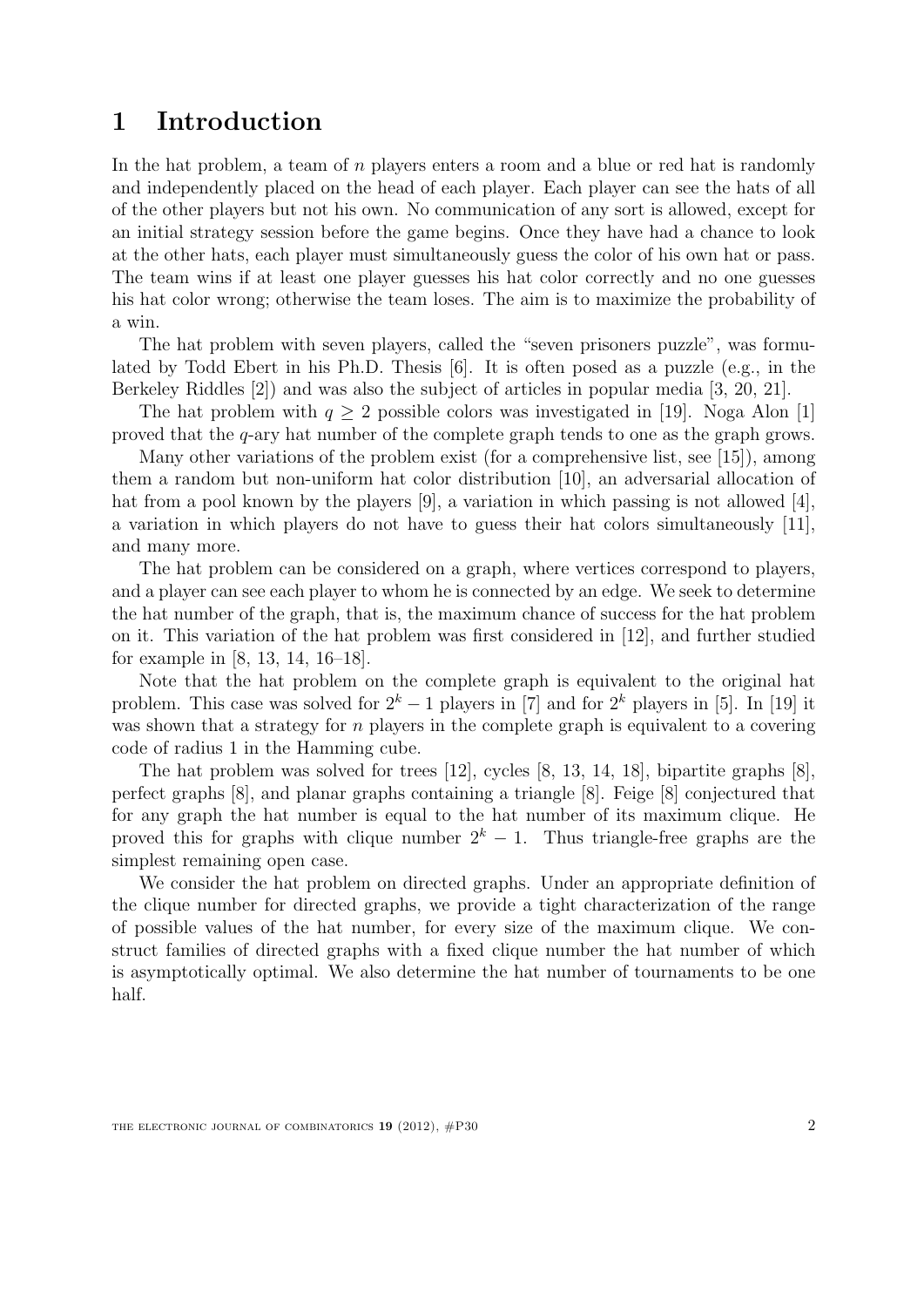### 2 Preliminaries

For a graph G, the set of vertices and the set of edges we denote by  $V(G)$  and  $E(G)$ , respectively. If H is a subgraph of G, then we write  $H \subseteq G$ . The degree of vertex v, that is, the number of its neighbors, we denote by  $d_G(v)$ .

Let  $f: X \to Y$  be a function. If for every  $x \in X$  we have  $f(x) = y$ , then we write  $f \equiv y$ .

Let  $V(G) = \{v_1, v_2, \ldots, v_n\}$ . By  $Sc = \{1, 2\}$  we denote the set of colors, where 1 corresponds to blue and 2 corresponds to red.

By a case for a graph G we mean a function  $c: V(G) \to \{1,2\}$ , where  $c(v_i)$  means color of vertex  $v_i$ . The set of all cases for the graph G we denote by  $C(G)$ , of course  $|C(G)| = 2^{|V(G)|}$ .

By a situation of a vertex  $v_i$  we mean a function  $s_i: V(G) \to Sc \cup \{0\} = \{0,1,2\},\$ where  $s_i(v_j) \in Sc$  if  $v_i$  and  $v_j$  are adjacent, and 0 otherwise. The set of all possible situations of  $v_i$  in the graph G we denote by  $St_i(G)$ , of course  $|St_i(G)| = 2^{d_G(v_i)}$ .

By a guessing instruction of a vertex  $v_i \in V(G)$  we mean a function  $g_i: St_i(G) \to Sc$  $\cup$  {0} = {0, 1, 2}, which for a given situation gives the color  $v_i$  guesses it is, or 0 if  $v_i$ passes. Thus a guessing instruction is a rule determining the behavior of a vertex in every situation. We say that  $v_i$  never guesses its color if  $v_i$  passes in every situation, that is,  $g_i \equiv 0$ . We say that  $v_i$  always guesses its color if  $v_i$  guesses its color in every situation, that is, for every  $s_i \in St_i(G)$  we have  $q_i(s_i) \in \{1,2\}$   $(q_i(s_i) \neq 0$ , equivalently).

Let c be a case, and let  $s_i$  be the situation (of vertex  $v_i$ ) corresponding to that case. The guess of  $v_i$  in the case c is correct (wrong, respectively) if  $g_i(s_i) = c(v_i)$   $(0 \neq g_i(s_i) \neq c(v_i)$ , respectively). By result of the case c we mean a win if at least one vertex guesses its color correctly, and no vertex guesses its color wrong, that is,  $q_i(s_i) = c(v_i)$  (for some i) and there is no j such that  $0 \neq g_i(s_i) \neq c(v_i)$ . Otherwise the result of the case c is a loss.

By a strategy for the graph G we mean a sequence  $(g_1, g_2, \ldots, g_n)$ , where  $g_i$  is the guessing instruction of vertex  $v_i$ . The family of all strategies for a graph  $G$  we denote by  $\mathcal{F}(G)$ .

If  $S \in \mathcal{F}(G)$ , then the set of cases for the graph G for which the team wins (loses, respectively) using the strategy S we denote by  $W(S)$  ( $L(S)$ , respectively). The set of cases for which the team loses, and some vertex guesses its color we denote by  $L_s(S)$ . By the chance of success of the strategy S we mean the number  $p(S) = |W(S)|/|C(G)|$ . By the hat number of the graph G we mean the number  $h(G) = \max\{p(S): S \in \mathcal{F}(G)\}\)$ . We say that a strategy S is optimal for the graph G if  $p(S) = h(G)$ . The family of all optimal strategies for the graph G we denote by  $\mathcal{F}^0(G)$ .

By solving the hat problem on a graph  $G$  we mean finding the number  $h(G)$ .

For a directed graph (digraph)  $D$ , the set of vertices and the set of arcs we denote by  $V(D)$  and  $A(D)$ , respectively.

By the skeleton of a digraph  $D$ , denoted by skel $(D)$ , we mean the undirected graph on the vertex set V in which x and  $y$  are adjacent if both arcs between them belong to the set A, that is, if they form a directed 2-cycle in D.

By the clique number of a digraph  $D$  we mean the clique number of its skeleton;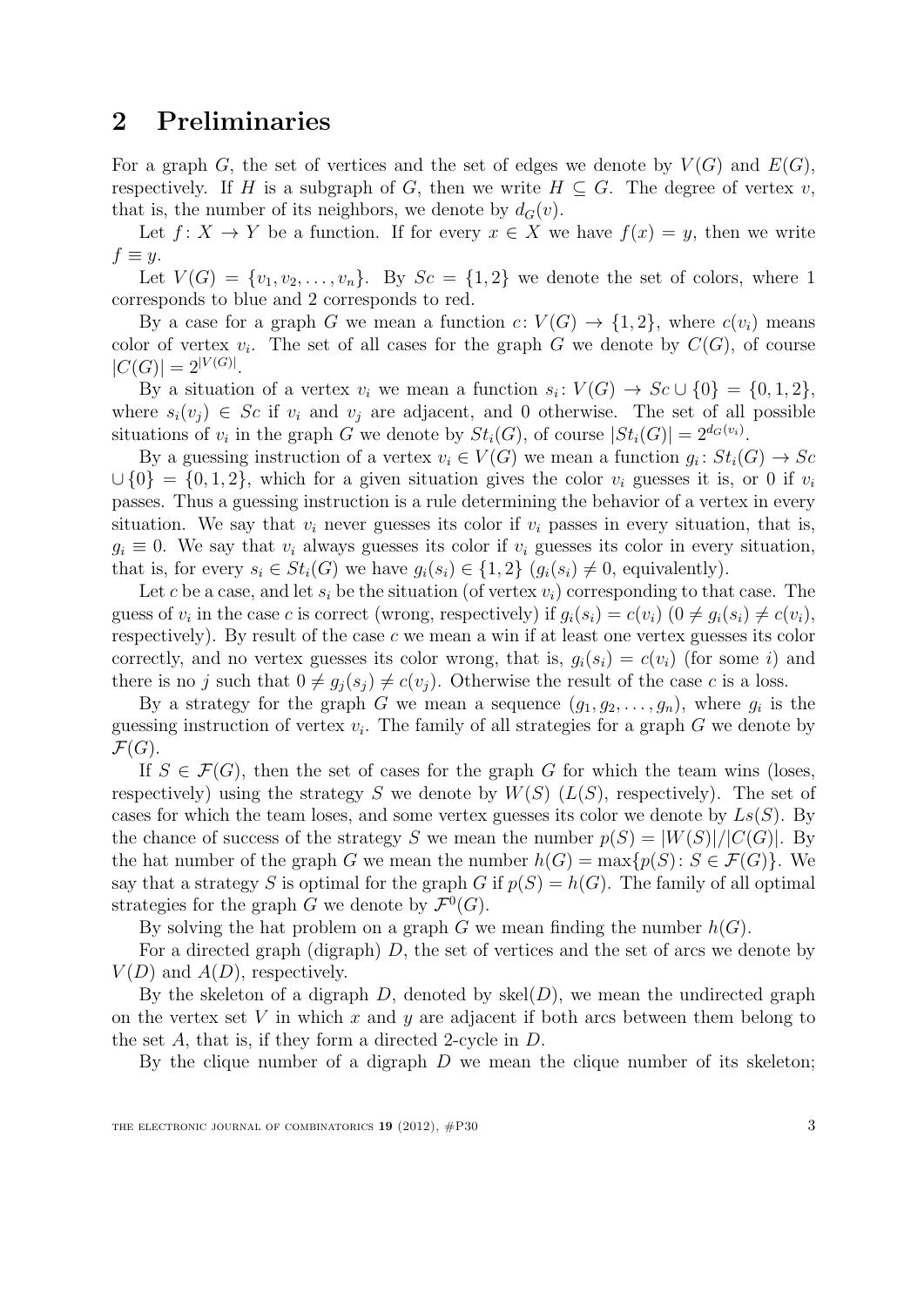that is,  $\omega(D) = \omega(\text{skel}(D)).$ 

The transpose of a digraph  $D = (V, A)$  is the digraph  $D^t = (V, A^t)$ , where  $A^t$  $= \{(x, y): (y, x) \in A\}.$ 

Slightly abusing notation, we identify a digraph  $D$  with its (undirected) skeleton in the case that  $D = D<sup>t</sup>$ , that is, if all arcs of D have anti-parallel counterparts.

We can also consider the hat problem on directed graphs. If there is an arc from  $u$ to v, then the vertex u can see the vertex v. All concepts we define similarly as when considering the hat problem on undirected graphs treated for example in [8, 12]. We now cite four propositions that generalize to digraphs with little or no change.

**Proposition 1** For every two digraphs D and E such that  $E \subseteq D$  we have  $h(E) \leq h(D)$ .

**Proposition 2** For every digraph D we have  $h(D) \geq 1/2$ .

**Proposition 3** Let D be a digraph and let v be a vertex of D. If  $S \in \mathcal{F}^0(D)$  is a strategy such that v always quesses its color, then  $h(D) = 1/2$ .

**Proposition 4** Let D be a digraph and let v be a vertex of D. If  $S \in \mathcal{F}^0(D)$  is a strategy such that v never quesses its color, then  $h(D) = h(D - v)$ .

We have the following corollary from Propositions 2, 3, and 4.

**Proposition 5** Let D be a digraph and let v be a vertex of D. If v has no outgoing arcs, then  $h(D) = h(D - v)$ .

### 3 Constructions

For an undirected graph G, it is known that if G contains a triangle, then  $h(G) \geq 3/4$ , and in [8] it is conjectured that if G is triangle-free, then  $h(G) = 1/2$ . Do directed graphs introduce anything in between? The answer is yes.

Let us consider the hat problem on the digraph  $D_1$  given in Figure 1.



Figure 1: The digraph  $D_1$ 

**Fact 6**  $h(D_1) = 5/8$ .

THE ELECTRONIC JOURNAL OF COMBINATORICS  $19(2012)$ ,  $\#P30$   $4$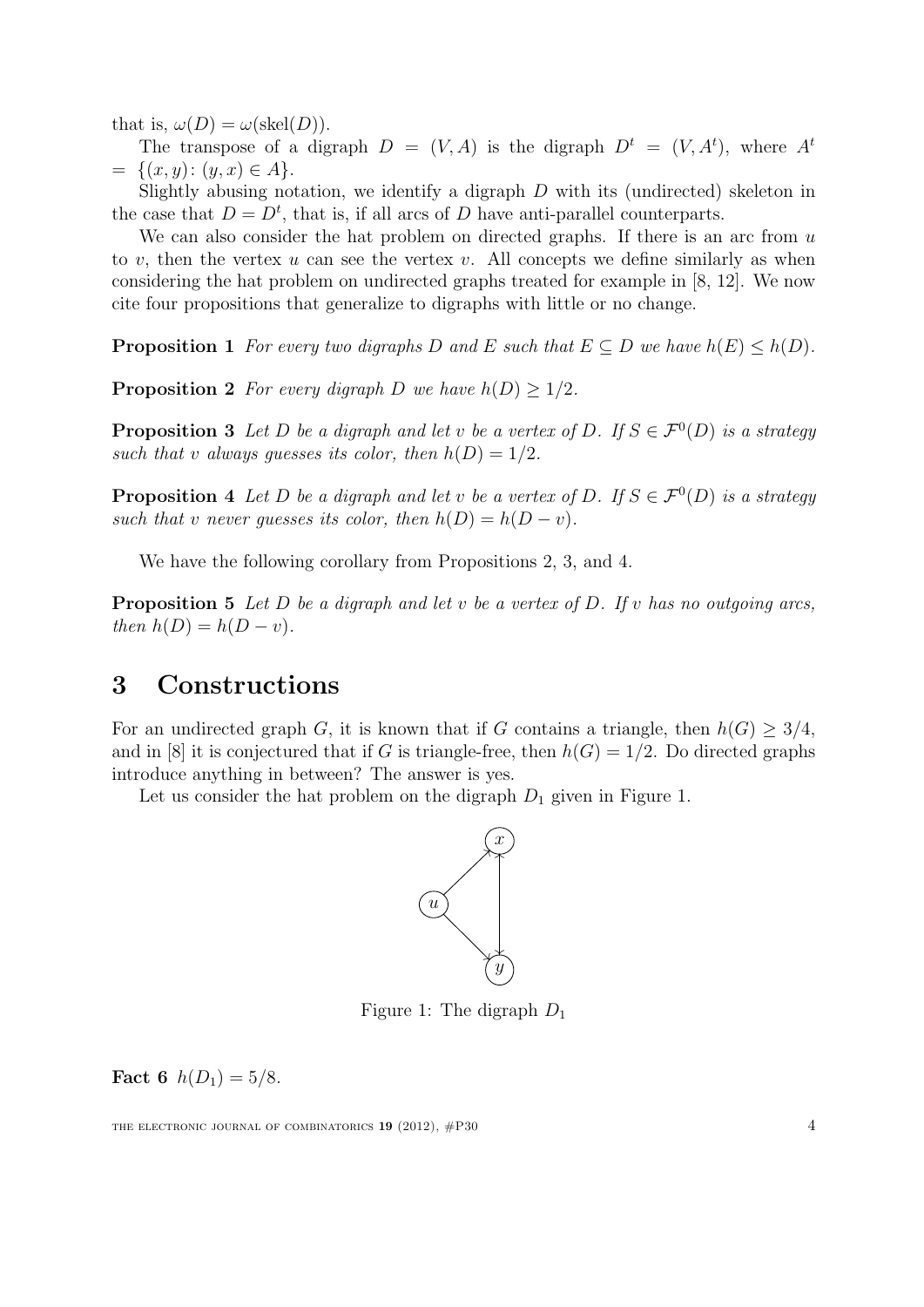We omit the proof of this fact in favor of extending  $D_1$  to a construction of a family  ${D_n}_{n=0}^{\infty}$  of semi-complete digraphs that asymptotically achieve the hat number 2/3, with the property that  $\omega(D_n) = 2$ . The skeleton of  $D_n$  is a matching of size n plus an isolated vertex. For short, we write  $\text{skel}(D_n) = nK_2 \cup K_1$ .

Definition 7 Given two disjoint digraphs C and D, we define the directed union of C and D, denoted by  $C \to D$ , to be the union of these two digraphs with the additional arcs from all vertices of  $C$  to all vertices of  $D$ . Note that this operator is associative, that is,  $C \to (D \to E) = (C \to D) \to E$ , for any three digraphs C, D and E. Thus the notation  $C \to D \to E$  is unambiguous. The directed union of n disjoint copies of a digraph D, that is  $\underbrace{D \to D \to \ldots \to D}_{n}$  $\binom{n}{n}$ , we denote by  $D^{\rightarrow n}$ .

Expressed in the terms of the directed union,  $D_1 = K_1 \rightarrow K_2$ . We extend this to a family of digraphs by defining  $D_n = K_1 \rightarrow K_2^{\rightarrow n}$ . Note that the family  $\{D_n\}_{n=0}^{\infty}$ satisfies the recurrence relation  $D_{n+1} = D_n \rightarrow K_2$ .

In Figure 2 we give examples of  $D_n$  for  $n = 2$ ,  $n = 3$ , and a general n.



Figure 2: The directed, semi-complete graphs  $D_2$ ,  $D_3$ , and  $D_n$ . All vertical arcs have anti-parallel counterparts. The remaining arcs are rightwards

We proceed to compute the hat number of the digraphs of the family  $\{D_n\}_{n=0}^{\infty}$ . First we prove an upper bound.

#### **Lemma 8** For every digraph D we have  $h(D \to K_2) \le \max\{h(D), 1/2 + h(D)/4\}.$

**Proof.** Let S be an optimal strategy for  $D \to K_2$ . The vertices of the  $K_2$  we denote by x and y. If one of them, say x, never guesses its color, then using Propositions 4 and 5 we get  $h(D \to K_2) = h(D \to K_2 - x) = h(D \to K_1) = h(D)$ . Now assume that each one of the vertices x and y guesses its color. If x or y always guesses its color, then by Proposition 3 we have  $h(D \to K_2) = 1/2$ . Now assume that neither x nor y always guesses its color. This implies that each one of them guesses its color in one of the two situations as every one of them has just one outgoing arc. Hence, with probability at least  $1/4$  at least one of the vertices x and y is wrong. The chance of the success of the strategy  $S$  benefits from the behavior of the vertices of D only when both x and  $y$  pass, and this happens exactly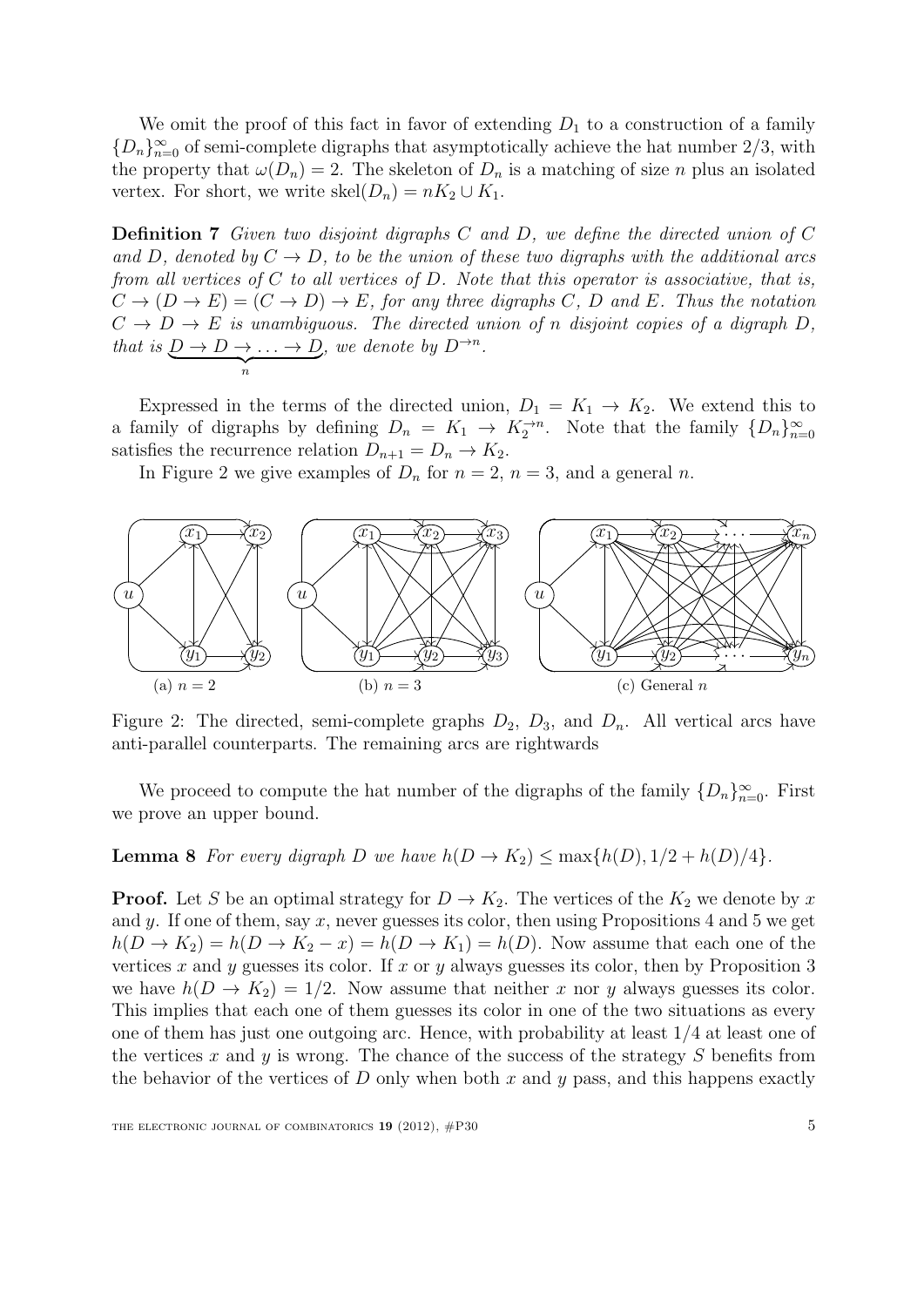with probability  $1/4$  since they see different vertices (that is, each other). This implies that  $p(S) = 1/2 + h(D)/4$ . Now we get  $h(D \to K_2) = p(S) \le \max\{h(D), 1/2 + h(D)/4\}$ .

Now we prove a lower bound.

**Lemma 9** For every digraph D we have  $h(D \to K_2) \geq 1/2 + h(D)/4$ .

**Proof.** Let S be an optimal strategy for the digraph D. The vertices of the  $K_2$  we denote by x and y. Let S' be a strategy for  $D \to K_2$  as follows. If y is blue, then x guesses it is also blue; otherwise it passes. If  $x$  is red, then  $y$  guesses it is also red; otherwise it passes. If x is blue and y is red, then the vertices of  $D$  behave as in the strategy  $S$ , otherwise they pass. Let us observe that if x and y have the same color, then the team wins. If x is red and y is blue, then the team loses. If x is blue and y is red, then the team wins with probability  $p(S)$ . Therefore  $p(S') = 1/2 + p(S)/4 = 1/2 + h(D)/4$ . Consequently,  $h(D \to K_2) \ge p(S') = 1/2 + h(D)/4.$ 

Now we prove a lower bound for a more general setting.

**Lemma 10** For every positive integer m there exists  $c > 1/2$  such that for any digraph D we have  $h(D \to K_m) \ge cm/(m+1) + (1-c) \cdot h(D)$ . Moreover, if  $m = 2$ , then  $c = 3/4$ satisfies the inequality.

**Proof.** Let S be an optimal strategy for the digraph D. The vertices of  $K_m$  we denote by  $x_1, x_2, \ldots, x_m$ . Let  $C \subset \{\text{blue}, \text{red}\}^m$  be a code of distance 3, and consider the packing of stars  $K_{1,m}$  in the hypercube graph  $H_m$  formed by selecting balls of radius one around each codeword. Let A mean the event that the case of  $x_1, x_2, \ldots, x_m$  is covered by the packing. Now let S' be a strategy for  $D \to K_m$  as follows. All vertices of D pass if A occurred, otherwise they behave according to S. The vertices of  $K_m$  behave as follows. If  $x_i$  is in a situation consistent with some codeword, then it guesses the color that disagrees with it; otherwise it passes. When  $A$  occurs, either m vertices guess their colors wrong, or exactly one vertex guesses its color and the guess is correct; then the team wins with probability  $m/(m+1)$ . Let  $c = p(\mathcal{A})$ . We get  $p(S') = p(\mathcal{A}) \cdot m/(m+1) + (1-p(\mathcal{A})) \cdot p(S)$  $= cm/(m + 1) + (1 - c) \cdot h(D)$ . Now, the existence of codes of distance 3, length m, and size  $\lceil 2^{m-1}/(m+1) \rceil$  implies that  $c \geq 1/2$ .

We use Lemmas 8 and 9 to calculate the hat number of  $D_n$ .

Proposition 11 For every non-negative integer n we have

$$
h(D_n) = \frac{2}{3} - \frac{1}{6} \cdot \frac{1}{4^n}.
$$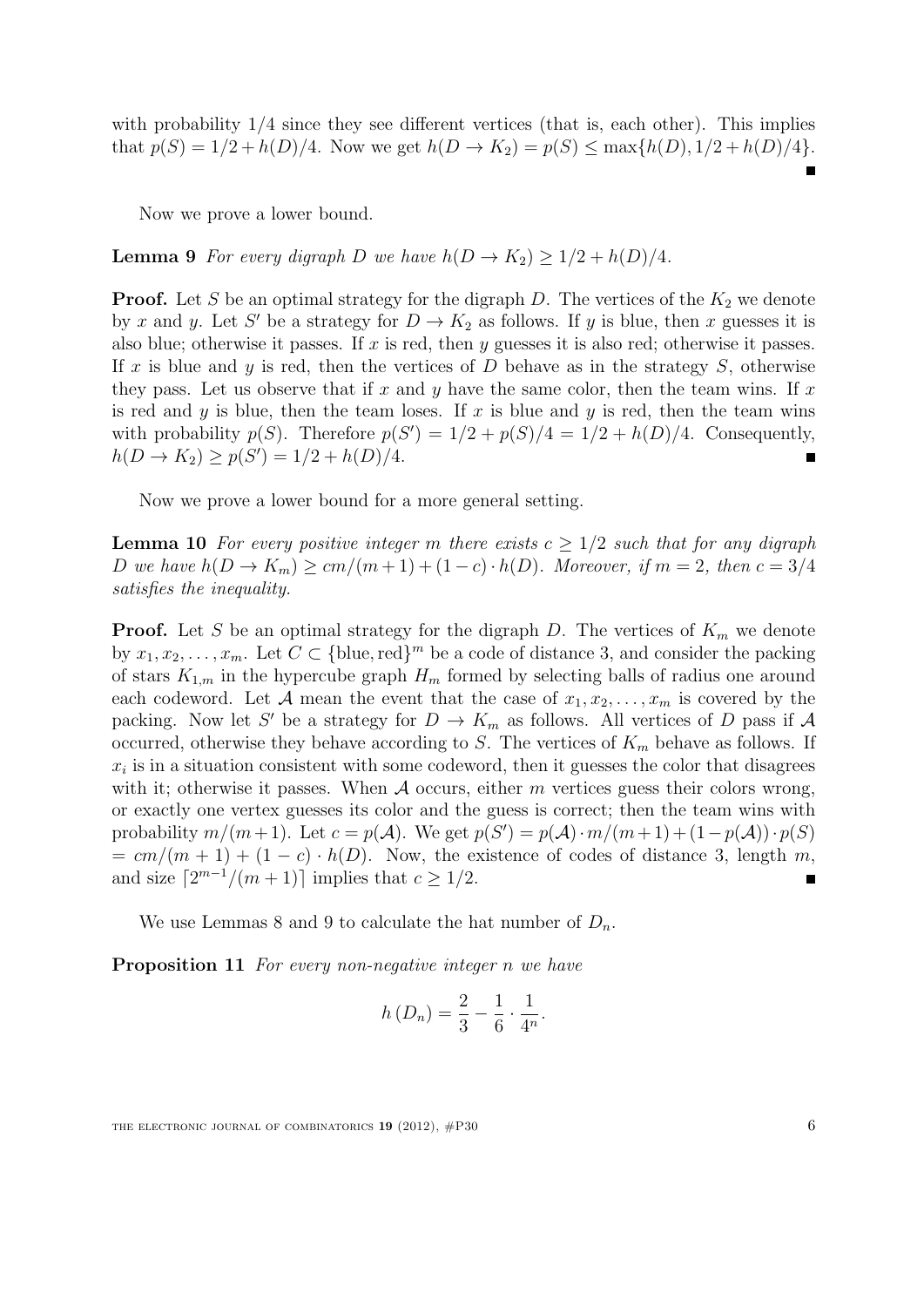**Proof.** The result we prove by induction on the number n. For  $n = 0$  the result is obviously true as  $D_0$  is a single vertex and  $h(D_0) = 1/2 = 2/3 - 1/6$ . Let n be a positive integer, and assume that  $h(D_{n-1}) = 2/3 - 4^{1-n}/6$ . Since  $h(D_{n-1}) < 2/3$ , using Lemma 8 we get  $h(D_n) \le \max\{h(D_{n-1}), 1/2 + h(D_{n-1})/4\} = 1/2 + h(D_{n-1})/4$ . The lower bound is matched by Lemma 9.

Corollary 12 For every  $\varepsilon > 0$  there exists a digraph D satisfying  $\omega(D) = 2$  such that  $h(D) > 2/3 - \varepsilon$ .

The previous result can be generalized to an arbitrary clique number  $m$ .

**Theorem 13** For every  $\varepsilon > 0$  there exists a digraph D satisfying  $\omega(D) = m$  such that  $h(D) > m/(m+1) - \varepsilon$ .

**Proof.** Let us consider  $D = K_m^{\rightarrow n}$ , where  $n = \lceil \log_{1-c}(\varepsilon) \rceil$  and c is the appropriate constant from Lemma 10. By repeatedly applying the lemma we get  $h(D) \geq (1-(1-c)^n)$  $\cdot m/(m+1) \geq (1-\varepsilon) \cdot m/(m+1) > m/(m+1) - \varepsilon.$  $\blacksquare$ 

A natural question is whether  $m/(m + 1)$  is the best possible hat number of such digraphs. In the following section we show that indeed this is the best possible, i.e., the chance of success  $m/(m + 1)$  is asymptotically optimal for digraphs with the clique number m.

### 4 The upper bound

Feige [8] proved that for every undirected graph G we have  $h(G) \leq \omega(G)/(\omega(G)+1)$ . We repeat his proof, refining it a bit to show that the same holds for digraphs.

**Proposition 14** For every digraph D we have  $h(D) \leq \omega(D)/(\omega(D) + 1)$ .

**Proof.** Let S be an optimal strategy for D. We define a bipartite graph B whose lefthand side is  $Ls(S)$ , and the right-hand side is  $W(S)$ . A losing case  $l \in Ls(S)$  is adjacent to a winning case  $w \in W(S)$  if they differ only by one coordinate, which is the color of a vertex  $v \in V(D)$  that guesses its color in these cases. Since v cannot see its own hat color, it acts the same in both hat cases  $l$  and  $w$ . Now let us examine the right and left degrees in B.

**Right degree.** Let  $w \in W(S)$ , and let  $v \in V(D)$  be a vertex that guesses its color correctly in w. Let l be a case which differs from w only in the color of the vertex v. Since v does not distinguish between the cases w and l, it makes the same guess in l, but now it is incorrect. Therefore  $l \in Ls(S)$  is a neighbor of w in B, and  $d(w) \geq 1$ .

THE ELECTRONIC JOURNAL OF COMBINATORICS  $19(2012)$ ,  $#P30$  7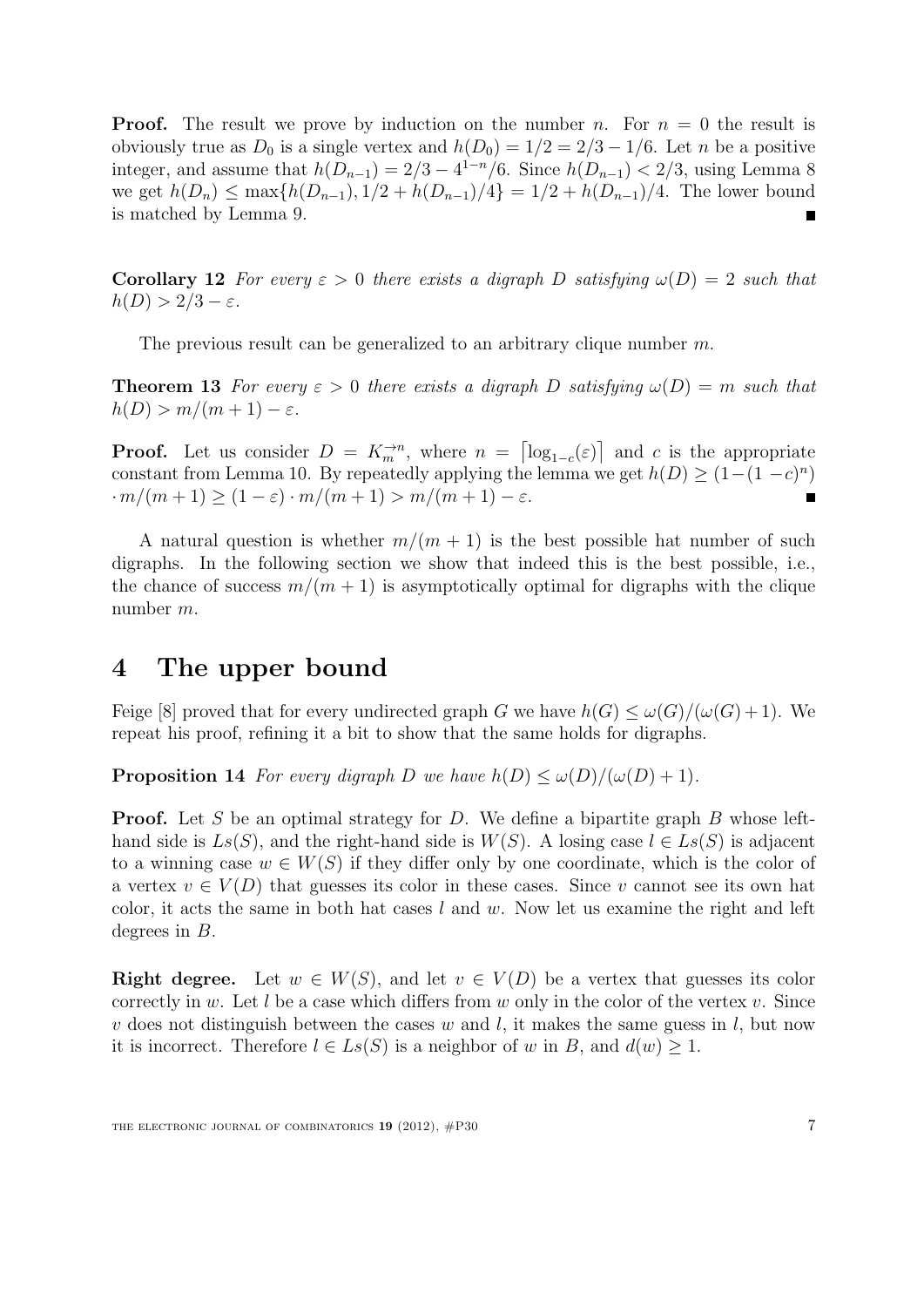Left degree. Let  $l \in Ls(S)$ , and let  $w_1, w_2, \ldots, w_{d_G(l)} \in W(S)$  mean the neighbors of l in B. Let  $v_i \in V(D)$  be the vertex whose color differs in the cases l and  $w_i$ , for every  $i \in \{1, 2, \ldots, d\}$ . Suppose that some arc  $v_i \to v_j$  is not present in D. By the definition of  $v_i$ , it makes a correct guess at the case  $w_i$ . It cannot tell  $w_i$  apart from l, and thus it makes the same, now wrong, guess at the case l. But then it must make the same incorrect guess at the case  $w_j$ , which only differs from l by the color of  $v_j$ , unseen by  $v_i$ . This contradicts the fact that  $w_j$  is a winning case. Therefore  $\{v_i\}_{i=1}^d$  is a clique in skel(D) and  $d = d(l) \leq \omega(\text{skel}(D)) = \omega(D)$ .

We have shown that the right degree in  $B$  is at least one and the left degree in  $B$ is at most  $\omega(D)$ . This implies that  $|W(S)| \leq |E(B)| \leq \omega(D)|Ls(S)|$ , and consequently,  $h(D) = p(S) = |W(S)|/2^{|V(D)|} \leq |W(S)|/(|W(S)| + |Ls(S)|) \leq \omega(D)/(\omega(D) + 1).$ 

Observe that for a digraph D, the hat number  $h(D)$  is always a rational number whose denominator is a power of two. Therefore  $h(D) < \omega(D)/(\omega(D) + 1)$  unless  $\omega(D) + 1$  is a power of two. When  $\omega(D) + 1 = 2^k$  is a power of two, the upper bound is met by a complete graph  $K_{2^{k}-1}$  as  $h(K_{2^{k}-1}) = (2^{k}-1)/2^{k}$ .

**Corollary 15** For every tournament T we have  $h(T) = 1/2$ .

**Proof.** Apply Proposition 14 with  $\omega(T) = 1$ . The lower bound is by Proposition 2.

#### Acknowledgments

The authors thank Noga Alon for useful discussions and comments.

## References

- [1] N. Alon, Problems and results in extremal combinatorics II, Discrete Mathematics 308 (2008), 4460–4472.
- [2] Berkeley Riddles, www.ocf.berkeley.edu/~wwu/riddles/hard.shtml.
- [3] W. Blum, *Denksport für Hutträger*, Die Zeit, May 3, 2001.
- [4] S. Butler, M. Hajianghayi, R. Kleinberg, and T. Leighton, Hat guessing games, SIAM Journal on Discrete Mathematics 22 (2008), 592–605.
- [5] G. Cohen, I. Honkala, S. Litsyn, and A. Lobstein, Covering Codes, North Holland, 1997.
- [6] T. Ebert, Applications of recursive operators to randomness and complexity, Ph.D. Thesis, University of California at Santa Barbara, 1998.
- [7] T. Ebert, W. Merkle, and H. Vollmer, On the autoreducibility of random sequences, SIAM Journal on Computing 32 (2003), 1542–1569.
- [8] U. Feige, On optimal strategies for a hat game on graphs, SIAM Journal on Discrete Mathematics 24 (2010), 782–791.